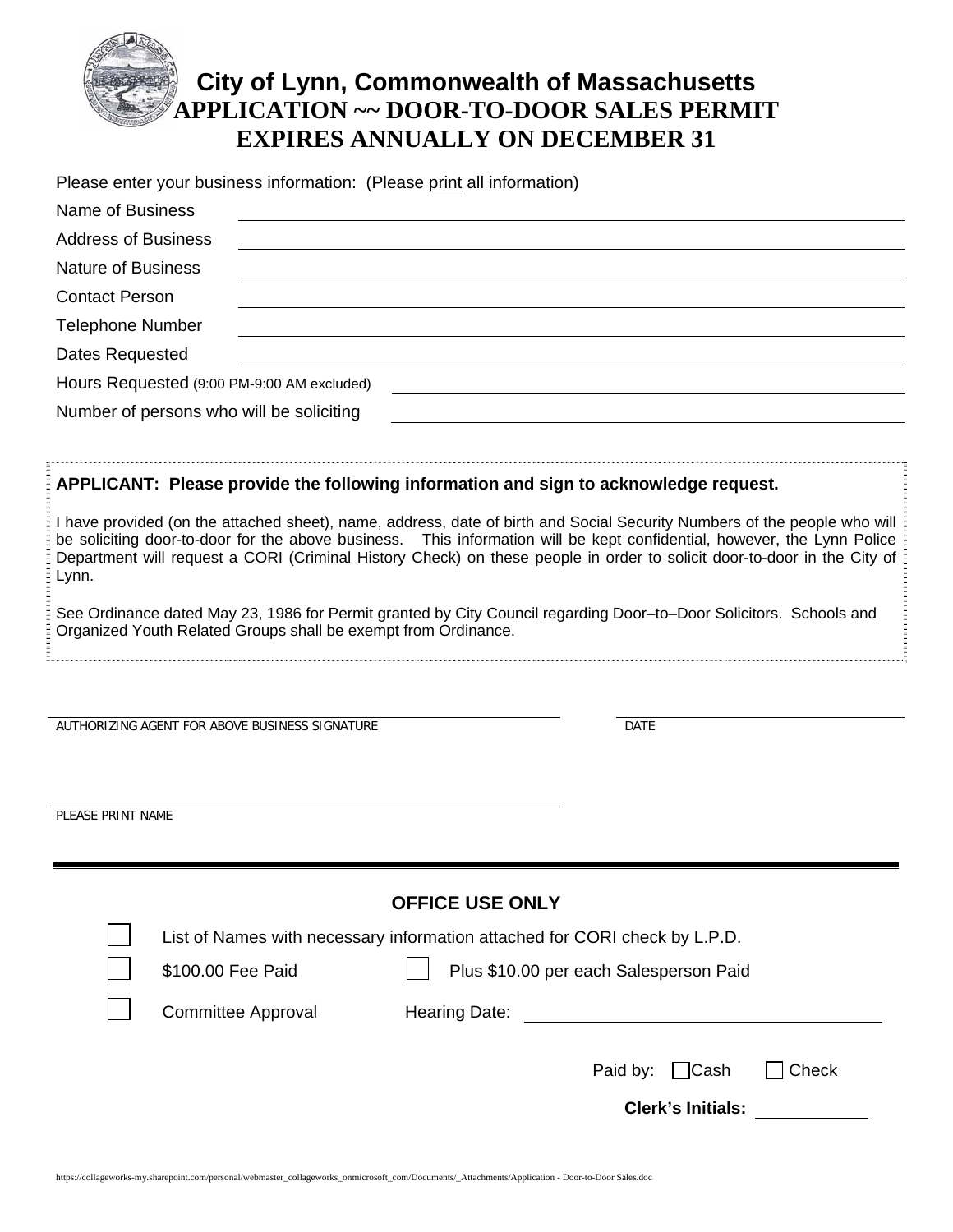

# **City of Lynn, Commonwealth of Massachusetts APPLICATION ~~ DOOR-TO-DOOR SALES**

| <b>Name</b> | <b>Address</b> | Date of Birth | <b>Social Security Number</b> |
|-------------|----------------|---------------|-------------------------------|
|             |                |               |                               |
|             |                |               |                               |
|             |                |               |                               |
|             |                |               |                               |
|             |                |               |                               |
|             |                |               |                               |
|             |                |               |                               |
|             |                |               |                               |
|             |                |               |                               |
|             |                |               |                               |
|             |                |               |                               |
|             |                |               |                               |
|             |                |               |                               |
|             |                |               |                               |
|             |                |               |                               |
|             |                |               |                               |
|             |                |               |                               |
|             |                |               |                               |
|             |                |               |                               |
|             |                |               |                               |
|             |                |               |                               |
|             |                |               |                               |
|             |                |               |                               |
|             |                |               |                               |
|             |                |               |                               |
|             |                |               |                               |
|             |                |               |                               |
|             |                |               |                               |
|             |                |               |                               |
|             |                |               |                               |
|             |                |               |                               |
|             |                |               |                               |
|             |                |               |                               |
|             |                |               |                               |
|             |                |               |                               |